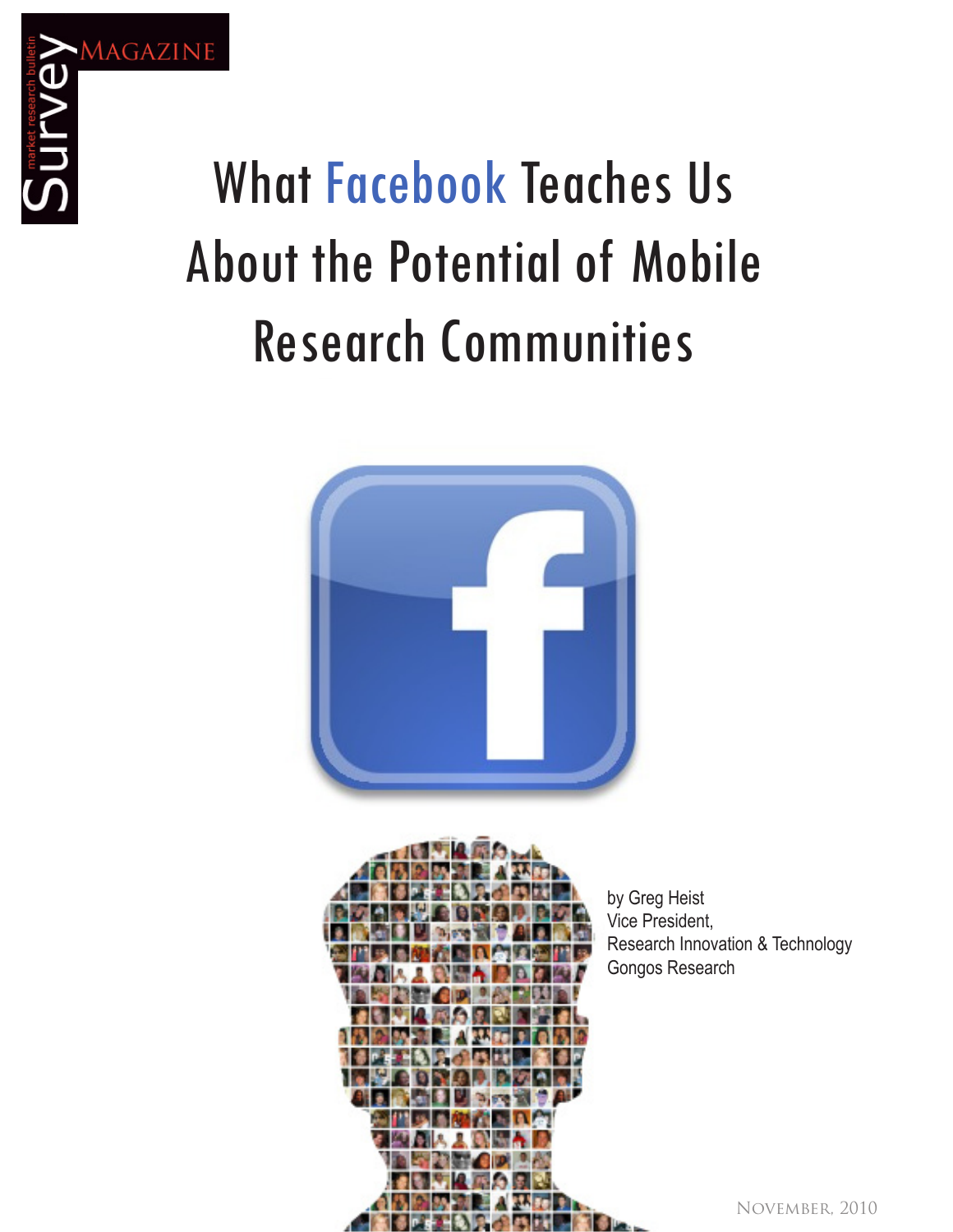"We had no idea that we would build a business that would shape the way people would become more transparent in sharing information ... I was just building something that would let me and the people around me stay in touch. And then it just kind of grew and grew.

– Mark Zuckerberg (Newsweek, July 21, 2009).

ithout question, the story of Facebook and its rapid rise from dorm room project to cultural icon is a fascinating one. But, it is more than just an example of the American Dream in action. It's a reflection of the powerful cultural need for us to remain connected to, and identify with, friends and loved ones despite the frenzied pace of modern life.

However, beyond its cultural significance, I'd like to address two important implications of the Facebook phenomenon from a marketing research perspective. First, Facebook has gradually made all of us more comfortable with broadcasting details of our lives online, to a degree that would have been unsettling to the "Ike" generation. Secondly, we will look at how Facebook has paved the way for smartphones to become the baton that orchestrates the symphony of our lives.

#### **The Evolution of Online Transparency**

Facebook (and all social networking, really) is in large part defined and sustained by personal disclosure. We share significant events: the birth of children; the passing of loved ones; our children's first words; a promotion at the office. We share mundane happenings: what we're eating; what ballgame we're at; a stray thought that crosses our mind; how many bags of leaves we just raked. We upload photos and videos, link to websites we like, and follow our favorite television shows. We play Farmville, figure out what Dr. Seuss character we are most like, endorse causes, organize events, and keep up with our favorite products and brands. In short, we disclose a lot about what is uniquely "us" with our extended set of friends—largely without concern for the privacy implications of this online transparency.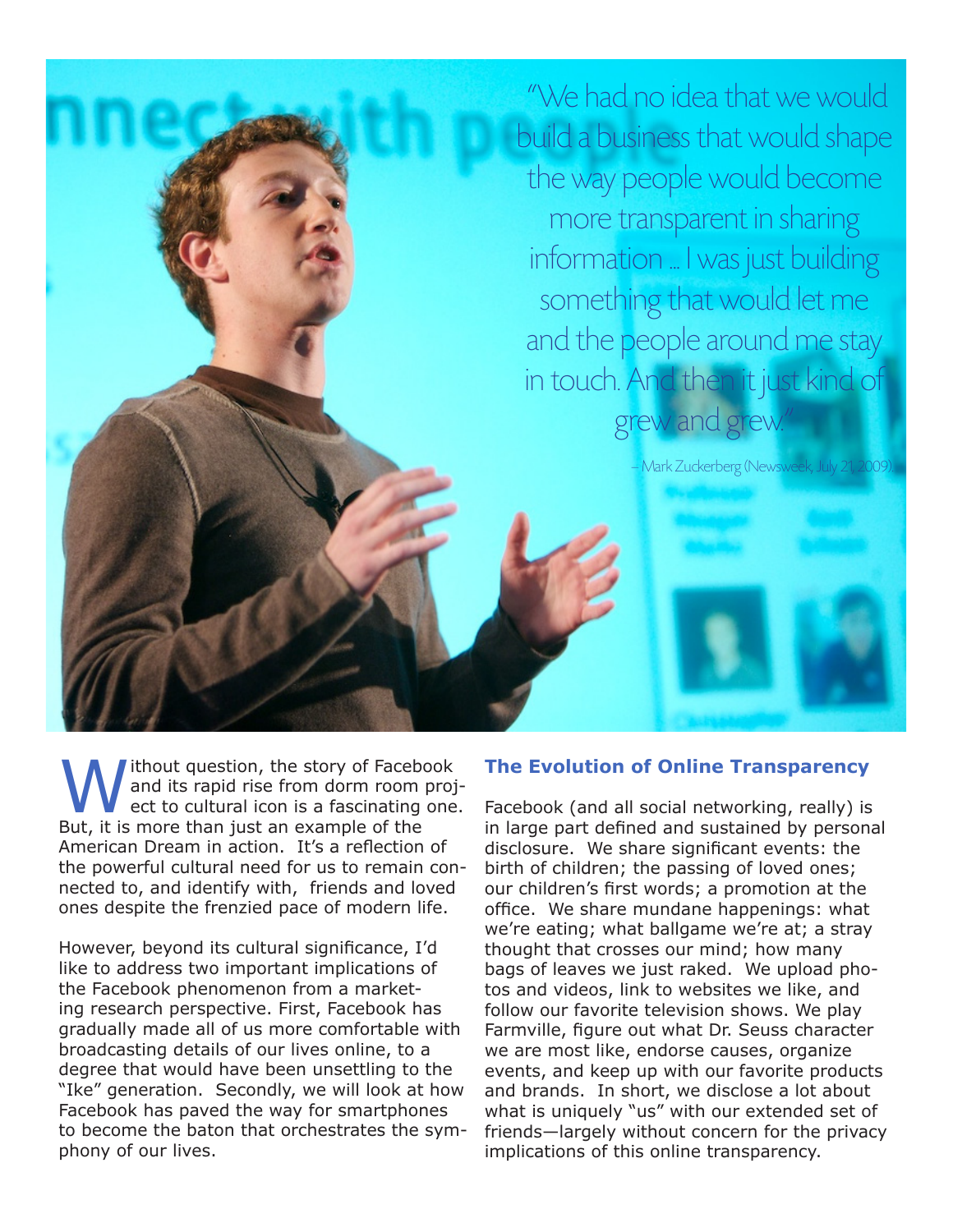But, why is it that we as a culture are increasingly willing to tradeoff privacy for this type of disclosure? It may indeed be that it allows us to feel "known" in a unique way by our community of friends. And in turn, through our friends' transparency, we "know" them better and, as a result, feel closer to them. This is a subtle—but emotionally powerful—driver that helps us feel less isolated in the whirlwind of our daily "to-dos" and more in touch with the rhythms of others' lives.

It's probably not coincidental that this cultural revolution was started by a member of Gen Y. I recently read a blog post by Andrew McAfee of the MIT Sloan School of Management that crystallized two unique elements of Gen Y's values: Oversharing and Egalitarianism. I'd like to touch on not only how these distinctive Gen Y traits are playing out writ large in the social media space, but how they suggest an emerging theme for the future of marketing research.

Let's start with the Gen Y tendency to overshare. If you have friends on Facebook under the age of 30, you know what I mean. The unfiltered play-by-play of their lives is at times so vivid, the question "what's up" almost becomes irrelevant. From a marketing research perspective, this is almost like stepping into Nirvana, since capturing these kinds of minutiae can form the fabric of insights into consumers' thoughts, motivations and behavior. While this is creating a new layer of information for which to mine, it also has given rise to a new framework by which researchers can directly ask the relevant questions.

One could say that Gen Y has paved the way for online research communities to explode on the scene, and holistically understand consumers in an entirely new way.

If the first trait speaks to the depth and breadth of what Gen Y shares, the second—egalitarianism—speaks to the forcefulness with which this generation gets its point across. Gen Y isn't as enamored with hierarchy as it is with ideas and causes it deems meaningful. Individuals will speak their mind freely, even if it means being in conflict with the masses.

While this can be seen as brash and audacious, the perceived inherent value of their opinion is yet another potential boon to market research. As a focus group moderator, I want that kind of passion for ideas—even when the rest of the group feels the opposite. More broadly, this egalitarianism is bleeding out into the wider population, with people more unapologetically "being themselves." At the end of the day, isn't this exactly what we want to see as researchers?

It's probably not coincidental that this **cultural** revolution was started by a member of **Gen Y.**



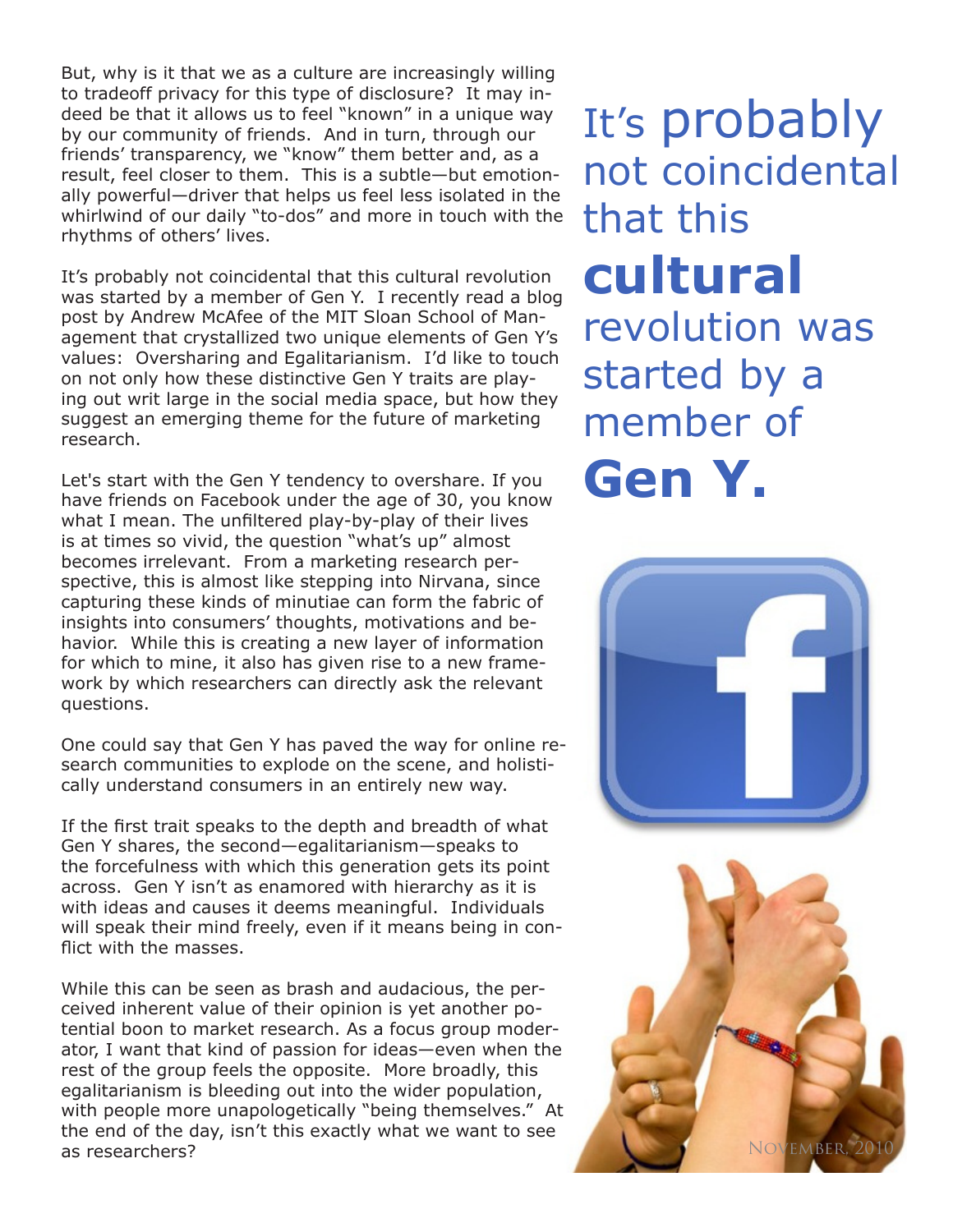# **Connected** at the Hip Has a Whole New Meaning

Beyond transforming our collective comfort with online disclosure, Facebook has also blazed the trail for how we utilize smartphones for social networking. Recently, Facebook began publishing statistics about its mobile user base. I want to highlight a few of these statistics and what they imply for the future of mobile online research communities. The first is this: On a monthly basis there are more than 100 million users accessing Facebook through their smartphones, representing approximately 20% of all Facebook members worldwide.

Now, think about this statistic for a moment. Numbers of this magnitude represent far more than a "fringe element" or something that only early adopters do. To me, it implies that many people are already comfortable with the concept of participating in an online community via a smartphone. It's only a matter of time before it becomes commonplace.

Perhaps even more compelling for a researcher is this: People who participate in Facebook through their mobile devices are twice as active as non-mobile users. This makes sense,

since it's much easier to steal a snapshot or update a status "as it happens" when all they need to do is pull their phone out of their pocket. The realtime nature of participating via a smartphone naturally leads to deeper engagement than their non-mobile peers.

| 1:12 PM<br>atil Carrier<br><b>Facebook HQ</b><br><b>Nearby Places</b><br><b>Facebook HQ</b><br>Google<br>What are you doing? (optional)<br><b>Tag Friends With You</b><br><b>Check In</b><br><b>Recent Activity</b> |              |     |
|---------------------------------------------------------------------------------------------------------------------------------------------------------------------------------------------------------------------|--------------|-----|
|                                                                                                                                                                                                                     |              |     |
|                                                                                                                                                                                                                     |              |     |
|                                                                                                                                                                                                                     |              |     |
|                                                                                                                                                                                                                     |              |     |
|                                                                                                                                                                                                                     |              |     |
|                                                                                                                                                                                                                     |              |     |
|                                                                                                                                                                                                                     |              |     |
| Tagged: Nicole Jackson Colaco<br>about an hour ago<br>متابقف عمد                                                                                                                                                    | Kate O'Neill | $+$ |
| <b>Activity</b><br>Info                                                                                                                                                                                             |              |     |

But, the story gets better. A.C. Nielsen projects that within 12 months, more people will be buying smartphones than feature phones in the U.S., quickly reaching a powerful tipping point that will have ramifications for the research industry for years to come.

As we looked at these statistics, it raised further questions in our mind. Namely, to what degree will smartphones encourage greater participation in research activities by consumers?

To begin our exploration, we fielded an activity among members of the Gongos Research Consumer Village who own smartphones. We asked them whether they were more or less likely to participate in research activities if given the opportunity to do so through their smartphone. Similar to an online community environment, we framed these "research activities" in terms of dialogues, flash polls and surveys. As we reviewed the results across generational groups, we found that Gen Y and Gen X members were significantly more likely to participate in research offered via their mobile devices than Baby Boomers.

These early findings are extremely promising, since they point to a future where mobile stands on equal footing with traditional online approaches.

### Is the Future of Communities in the Palm of Our Hands?

From where I sit, the combined impact of these two cultural trends is too powerful to ignore. And it's so compelling, it caused us to take a fairly bold stand in our approach to mobile research. Rather than focus on SMS surveys and other feature phone-based methods, we embraced an approach that capitalizes on these cultural currents. Fundamentally, we believe that only smartphones can deliver a research experience that seamlessly fits into the lifestyles of the growing ranks of connected consumers.<br>23 SURVEY MAGAZINE